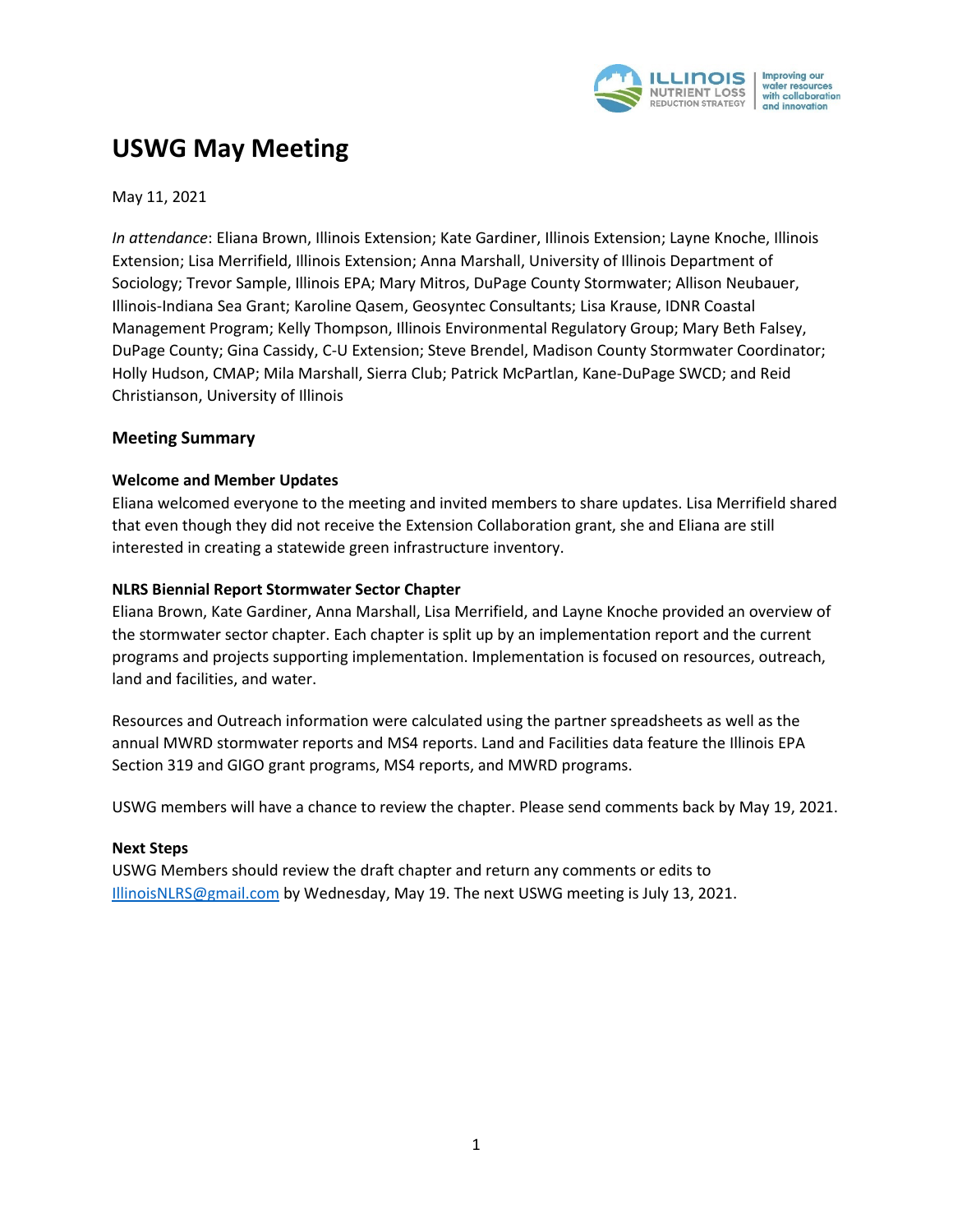# **Meeting Minutes**

## **Welcome and Member Updates**

Eliana welcomed everyone to the meeting and invited members to share updates. Lisa Merrifield shared that although their project did not receive funding from the Illinois Extension Collaboration grant, she and Eliana are still interested in creating a statewide green infrastructure inventory.

## **NLRS Biennial Report Stormwater Sector Chapter**

Eliana Brown, Kate Gardiner, Anna Marshall, Lisa Merrifield, and Layne Knoche provided an overview of the stormwater sector chapter.

Eliana reviewed the structure of the report and shared that each sector chapter has two parts: implementation and current programs and projects supporting the strategy. Biennial Reports are structured to report data on tracking measures by each of the three sectors using this logic model. Implementation is focused on resources, outreach, land and facilities, and water.

The first aspect of the implementation logic model is resources. Kate shared that her and Eliana receive spreadsheets on resources and outreach from all the NLRS partners. These spreadsheets contain information on staffing, grants received and given, and outreach throughout the year. These numbers make up the data for the resources and outreach analyses. In addition to the partner data, resources in the stormwater chapter cover data from MS4 reports and MWRD annual stormwater reports. There are several funds dedicated to implementation of the strategy in the stormwater sector.

Resources is followed by outreach in the logic model. Anna shared that partners are reporting more outreach to state, county, and local government officials, industry professionals, and the general public. Partners reach the public and construction industry with outreach on green infrastructure – stormwater basins, rain gardens, and green roofing. They reach homeowners and the general public with outreach on natural lawn care, environmentally friendly deicers, and pollinators. They also reach watershed planning commissions with information regarding cooperative efforts to control nutrient loss.

Land and Facilities follows outreach measures. In 2019 and 2020, the Illinois EPA 319 program funded bioswales, rain gardens, urban stormwater wetlands, wetland restoration, and urban filter strip practices. Participation has varied from year to year – it was high in 2011 and 2012 and then tapered off. The low number of conservation practices recorded in 2020 can be attributed to several factors. Grant awards are competitive for any type of non-point source pollution control project.

Lisa and Layne shared information about the analysis of MS4 communities in Illinois. There are about 380 MS4 communities and while the bulk of them are in and around the Chicago area, though there are some in other parts of the state. These MS4 communities submit reports annually and are required to include certain pieces of information. This analysis looked at public education and outreach on stormwater impacts, public involvement and participation, illicit discharge detection and elimination, construction site stormwater runoff control, post construction storm water management in new developments and redevelopments, and pollution prevention/good housekeeping for municipal operations. It is worth considering that there is inconsistent report availability and variable quantity and quality of information included, as well as inconsistencies in format and terms used. There were a few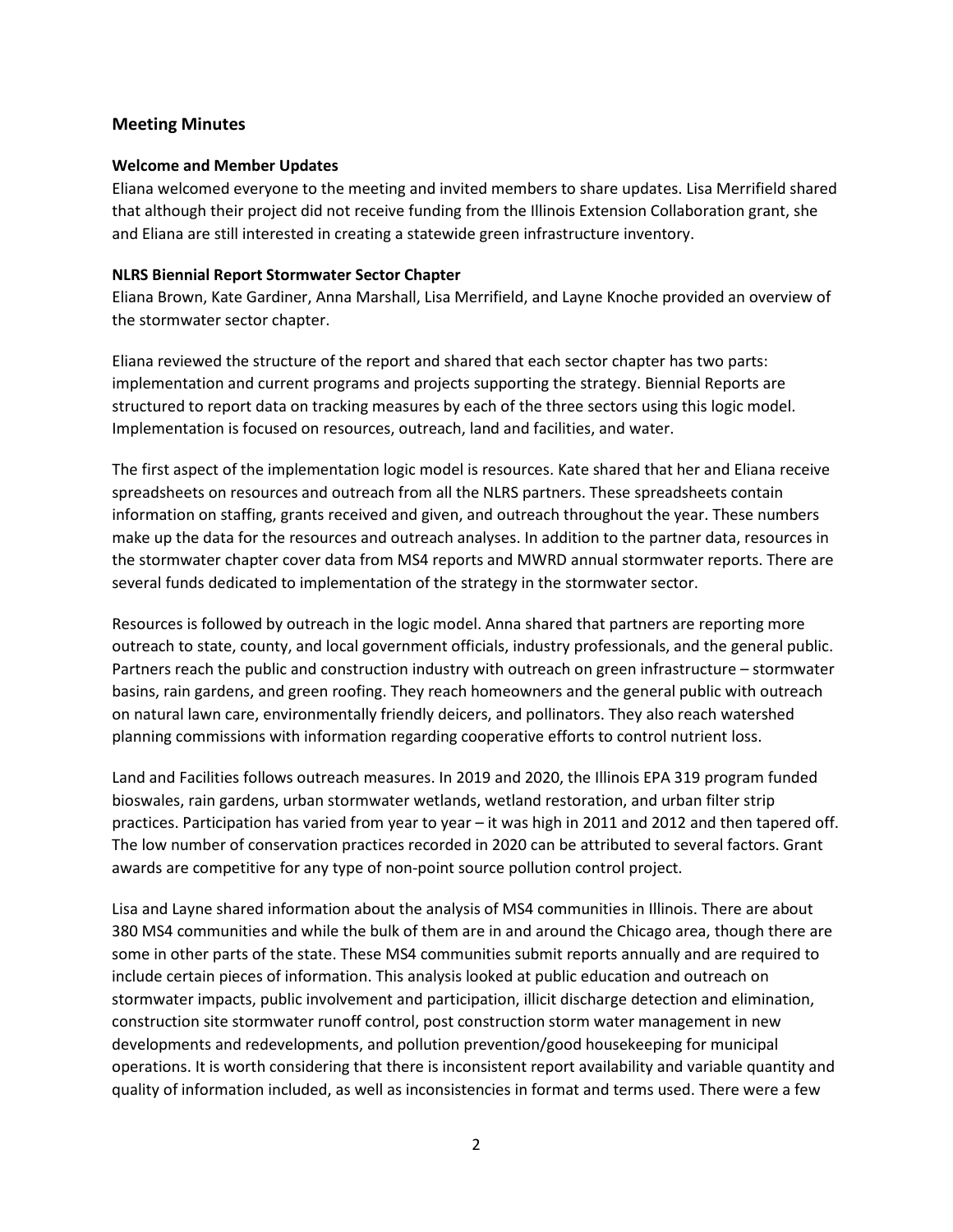outstanding MS4 communities, like Elmhurst, DuPage County, Hanover Park, Urbana and Champaign, Rock Island, Naperville, etc. Noteworthy programs include green infrastructure requirements for new construction and redevelopment in Port Barrington and master planning in Franklin Park. Many MS4 communities around the state contribute to or have programs that run at a county-wide level to satisfy MS4 BMP requirements. Such places include Madison County in the St. Louis area, Tazewell and Peoria Counties in the Peoria area, Will, DuPage, Cook and Lake Counties in the Chicago area, and Winnebago and Boone Counties in the Rockford area.

Eliana thanked the USWG members for submitting the requested information for the Biennial Report and shared instructions on how to review the stormwater chapter draft. USWG members will have one week for review. Return comments or edits by Wednesday, May 19.

## **Discussion:**

Holly Hudson: how many MS4 communities were surveyed?

Layne Knoche: There were 322 communities total across 2019 and 2020.

Holly Hudson: It's clear and great that we have been mining for more data. Do we have an increase because of not looking so much before? In being able to do virtual presentations, we saw through our CMAP meetings how many more people were able to attend. And I see that continuing.

Anna Marshall: It is possibly ironic, maybe a silver lining, that we got up to speed with these new technologies so quickly and they work so well that we may be able to reach more people and have more people participate.

Holly Hudson Exactly, and create new avenues and broaden our scope of electronic services and having people interact through polls to see how their behavior is changing.

Eliana Brown: With stormwater, it seems very localized in Illinois and having these kinds of options with Zoom and surveys can be a way that the people from the northern part share ideas with central and southern and vice versa. The last report had spreadsheets from DuPage County, Greater Egypt Regional Planning Commission and Parkland College. This time, we also received spreadsheets from the Illinois SWCDs, Extension, MS4 communities of City of Champaign and City of Urbana, and CMAP.

Karoline Qasem: I'm interested in finding street sweeping data in the south suburbs. Is it in the reports you reviewed?

Lisa Merrifield: We were able to pull it from the MS4 reports. If you tell us where you're looking, we could probably tell you which communities to look in. I will say around the Chicagoland area, it should be pretty complete. But we're probably missing communities more south in the state.

Patrick McPartlan: We work with some MS4 communities and they have some environmental justice areas. Is this new? Or have you seen trends in this in the MS4s you've looked at in these studies?

Lisa Merrifield: We did see some reference to environmental justice, though we didn't catalogue it. Trevor is on the call, do you have any information?

Trevor Sample: I'm sorry I'm not the stormwater coordinator for the Agency but I could find out. So you were contacted?